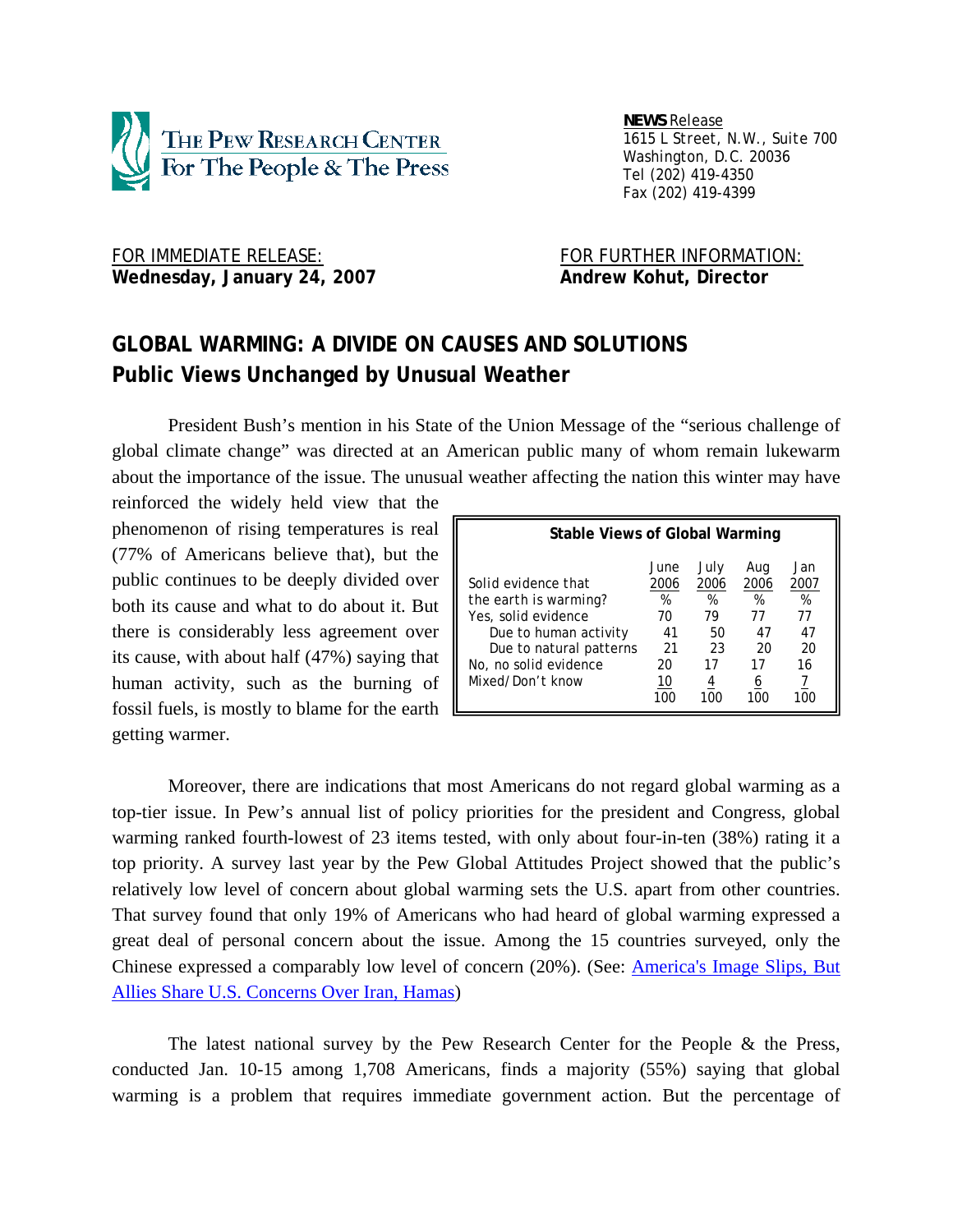Americans expressing this view has declined a bit since August, when 61% felt global warming was a problem that required an immediate government response.

The survey finds deep differences between Republicans and Democrats -- and within both political parties -- over virtually every issue related to global warming. These disagreements extend even to the question of whether the earth is getting warmer. Just 54% of conservative Republicans say there is solid evidence that average temperatures have been getting warmer over the past few decades; by contrast, more than three-quarters of both moderate and liberal Republicans and independents (78% each), and even higher percentages of Democrats, believe the earth has been getting warmer.

| Global Warming a Polarizing Issue                                                                                                         |                                         |                                               |                                               |                                             |                                              |                                                               |
|-------------------------------------------------------------------------------------------------------------------------------------------|-----------------------------------------|-----------------------------------------------|-----------------------------------------------|---------------------------------------------|----------------------------------------------|---------------------------------------------------------------|
| Believe that<br>Earth is getting warmer<br>Due to human activity                                                                          | Total<br>%<br>77<br>47                  | Cons<br>Rep<br>%<br>54<br>20                  | Mod/<br>l ib<br>Rep<br>%<br>78<br>46          | Ind<br>%<br>78<br>47                        | Cons/<br>Mod<br>Dem<br>%<br>83<br>54         | I ib<br>Dem<br>%<br>92<br>71                                  |
| How serious a problem<br>is global warming?<br>Very serious<br>Somewhat serious<br>Not too serious<br>Not a problem<br>DK/refused         | 45<br>32<br>12<br>8<br>$\frac{3}{100}$  | 18<br>33<br>29<br>17<br>$\overline{3}$<br>100 | 35<br>39<br>15<br>10<br>$\overline{1}$<br>100 | 46<br>35<br>9<br>8<br>$\overline{2}$<br>100 | 52<br>31<br>10<br>4<br>$\overline{3}$<br>100 | 73<br>20<br>5<br>$\overline{\mathbf{c}}$<br>$_{\star}$<br>100 |
| Global warming requires<br>immediate govt. action?*<br>Yes<br>Nο<br>Not a problem^<br>DK/refused                                          | 55<br>31<br>11<br>$\overline{3}$<br>100 | 22<br>54<br>20<br>$\overline{4}$<br>100       | 51<br>37<br>12<br>$\star$<br>100              | 58<br>29<br>10<br>$\overline{3}$<br>100     | 61<br>29<br>7<br>$\overline{3}$<br>100       | 81<br>14<br>1<br>$\overline{4}$<br>100                        |
| *Asked of those who said global warming is a problem.<br>Ancludes those who answered don't know on whether global<br>warming is a problem |                                         |                                               |                                               |                                             |                                              |                                                               |

 The political divisions are still greater over the issue of whether global warming is a problem that requires immediate government action. About half of moderate and liberal

Republicans (51%) express this view, compared with just 22% of conservative Republicans. The differences among Democrats are somewhat smaller; 81% of liberal Democrats, and 61% of moderate and conservative Democrats, say global warming is a problem that requires immediate government action.

# *Education and Party*

 There also are striking educational differences in partisans' views of global warming. Among Republicans, higher education is linked to greater skepticism about global warming -- fully 43% of Republicans with a college degree say that there is no

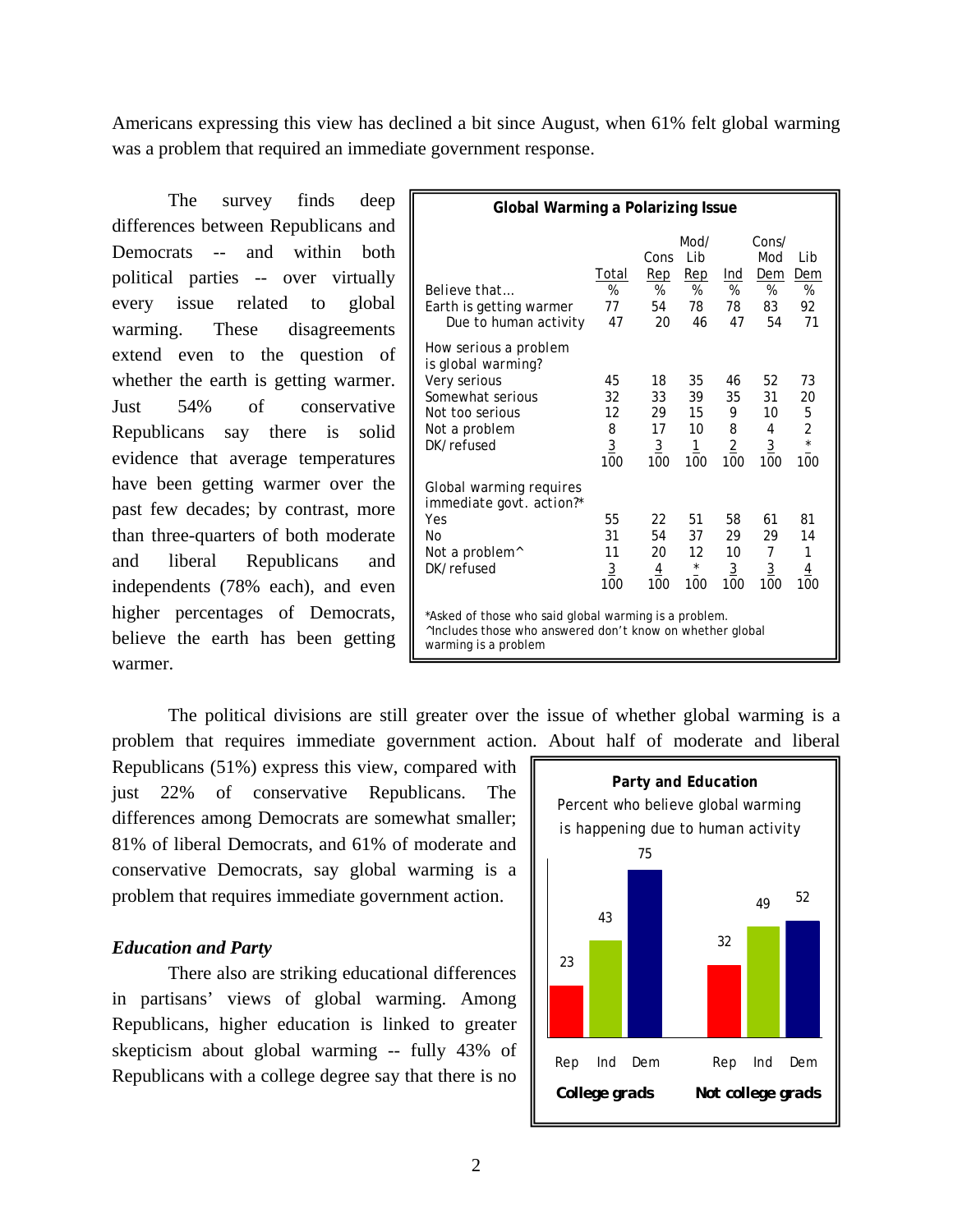evidence of global warming, compared with 24% of Republicans with less education.

 But among Democrats, the pattern is the reverse. Fully 75% of Democrats with college degrees say that there is solid evidence of global warming and that it is caused by human activities. This is far higher than among Democrats with less education among whom 52% say the same. Independents, regardless of education levels, fall in between these partisan extremes.

# *Global Warming Not a High Priority*

 Roughly twice as many Democrats as Republicans say that dealing with global warming should be a top priority for the president and Congress this year (48% vs. 23%). However, the issue is a relatively low priority for members of both parties, as well as for independents.

 The issue of dealing with global warming rates near the bottom of the priorities list for both Democrats and independents, and is the lowest priority for Republicans. Notably, there is much greater support, across the political spectrum, for the broader goal of protecting the environment. Two-thirds of Democrats (67%) view protecting the environment as a top priority, and it ranks near the middle of their policy priorities list. Many more independents and Republicans also rate protecting the environment an important priority than say the same about dealing with global warming.

| Global Warming Lags as a Policy Priority                                |    |                     |    |                     |    |  |
|-------------------------------------------------------------------------|----|---------------------|----|---------------------|----|--|
| Percent rating each as a 'top priority'                                 |    |                     |    |                     |    |  |
| <b>Republicans</b>                                                      |    | Democrats           |    | Independents        |    |  |
| Terrorism                                                               | 93 | Health care costs   | 77 | Terrorism           | 77 |  |
| Education                                                               | 65 | Economy             | 77 | <b>Education</b>    | 66 |  |
| Economy                                                                 | 65 | Terrorism           | 74 | Health care costs   | 66 |  |
| Illegal immigration 63                                                  |    | Education           | 74 | Medicare            | 61 |  |
| Social Security                                                         | 62 | Social Security     | 72 | Economy             | 60 |  |
| Health care costs                                                       | 58 | Minimum wage        | 71 | Social Security     | 60 |  |
| Stronger military                                                       | 56 | Medicare            | 70 | Job situation       | 60 |  |
| Crime                                                                   | 56 | Health insurance    | 70 | Environment         | 59 |  |
| Morality                                                                | 54 | Crime               | 69 | Energy              | 58 |  |
| Medicare                                                                | 53 | Environment         | 67 | Crime               | 57 |  |
| Tax Cuts                                                                | 49 | Poverty             | 67 | Budget deficit      | 53 |  |
| Poverty                                                                 | 48 | Job situation       | 67 | Health insurance    | 52 |  |
| Energy                                                                  | 45 | Energy              | 64 | Minimum wage        | 50 |  |
| Health insurance                                                        | 44 | Budget deficit      | 57 | Illegal immigration | 49 |  |
| Budget deficit                                                          | 42 | Tax cuts            | 54 | Poverty             | 46 |  |
| Fnvironment                                                             | 41 | Illegal immigration | 48 | Stronger military   | 45 |  |
| Job situation                                                           | 39 | Global warming      | 48 | Morality            | 42 |  |
| Int'l Trade                                                             | 33 | Morality            | 45 | Tax cuts            | 41 |  |
| Minimum wage                                                            | 28 | Govt. ethics*       | 44 | Global warming      | 40 |  |
| Govt. ethics*                                                           | 28 | Stronger military   | 42 | Govt. ethics*       | 35 |  |
| Global warming                                                          | 23 | Int'l Trade         | 35 | Int'l Trade         | 31 |  |
|                                                                         |    |                     |    |                     |    |  |
| Reducing the influence of lobbyists and special interests in Washington |    |                     |    |                     |    |  |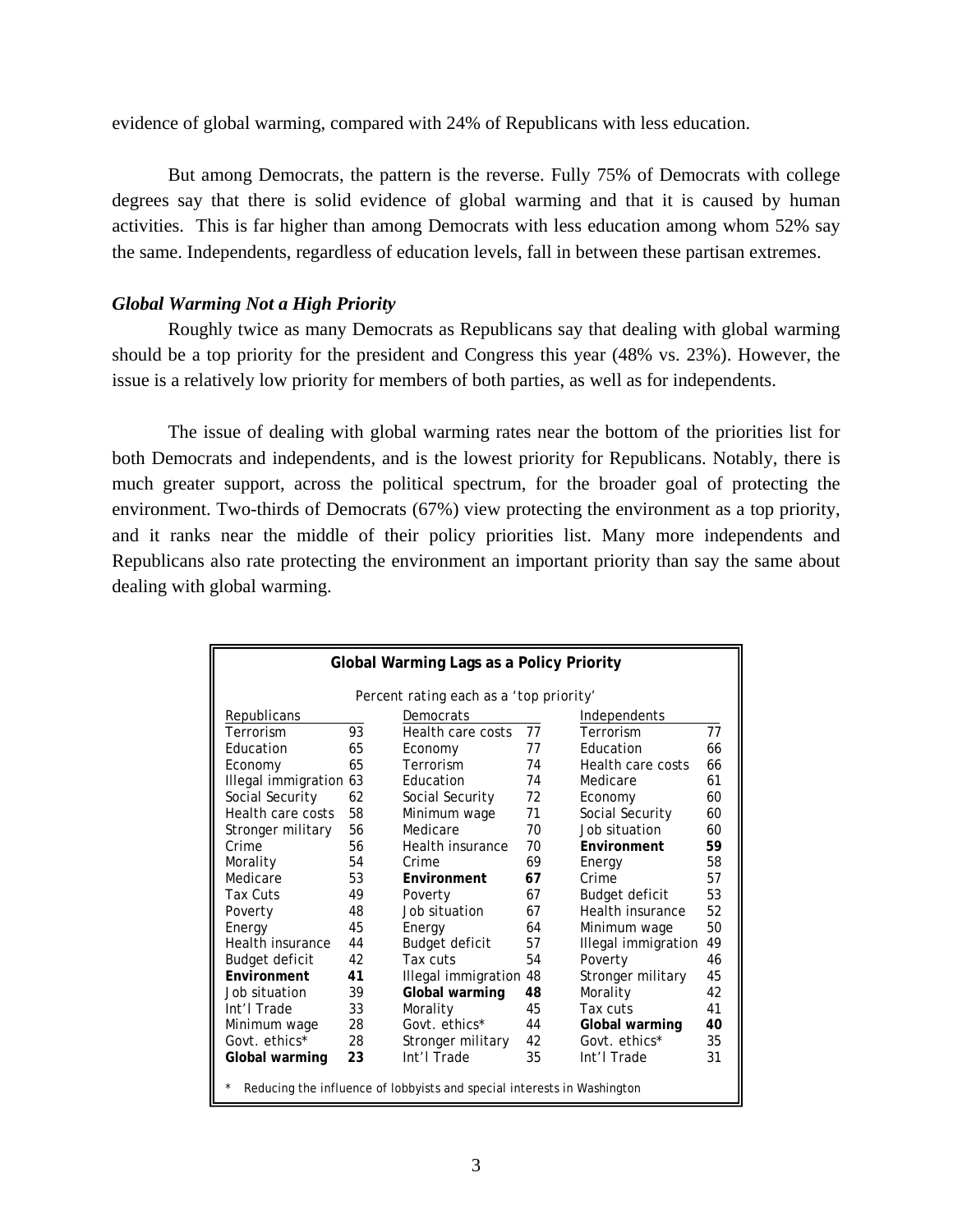#### **ABOUT THIS SURVEY**

 Results for this survey are based on telephone interviews conducted under the direction of Princeton Survey Research Associates International among a nationwide sample of 1,708 adults, 18 years of age or older, from January 10-15, 2007. For results based on the total sample, one can say with 95% confidence that the error attributable to sampling is plus or minus 3 percentage points. For results based on January 11-15, 2007 (N=1,384), the sampling error is plus or minus 3.5 percentage points.

 In addition to sampling error, one should bear in mind that question wording and practical difficulties in conducting surveys can introduce error or bias into the findings of opinion polls.

#### **ABOUT THE CENTER**

 The Pew Research Center for the People & the Press is an independent opinion research group that studies attitudes toward the press, politics and public policy issues. We are sponsored by The Pew Charitable Trusts and are one of six projects that make up the Pew Research Center, a nonpartisan "fact tank" that provides information on the issues, attitudes and trends shaping America and the world.

 The Center's purpose is to serve as a forum for ideas on the media and public policy through public opinion research. In this role it serves as an important information resource for political leaders, journalists, scholars, and public interest organizations. All of our current survey results are made available free of charge.

 All of the Center's research and reports are collaborative products based on the input and analysis of the entire Center staff consisting of:

 Andrew Kohut, Director Scott Keeter, Director of Survey Research Carroll Doherty and Michael Dimock, Associate Directors Carolyn Funk, Richard Wike and Kim Parker, Senior Researchers Nilanthi Samaranayake, Survey and Data Manager April Clark, Juliana Horowitz, Robert Suls and Shawn Neidorf, Research Associates James Albrittain, Executive Assistant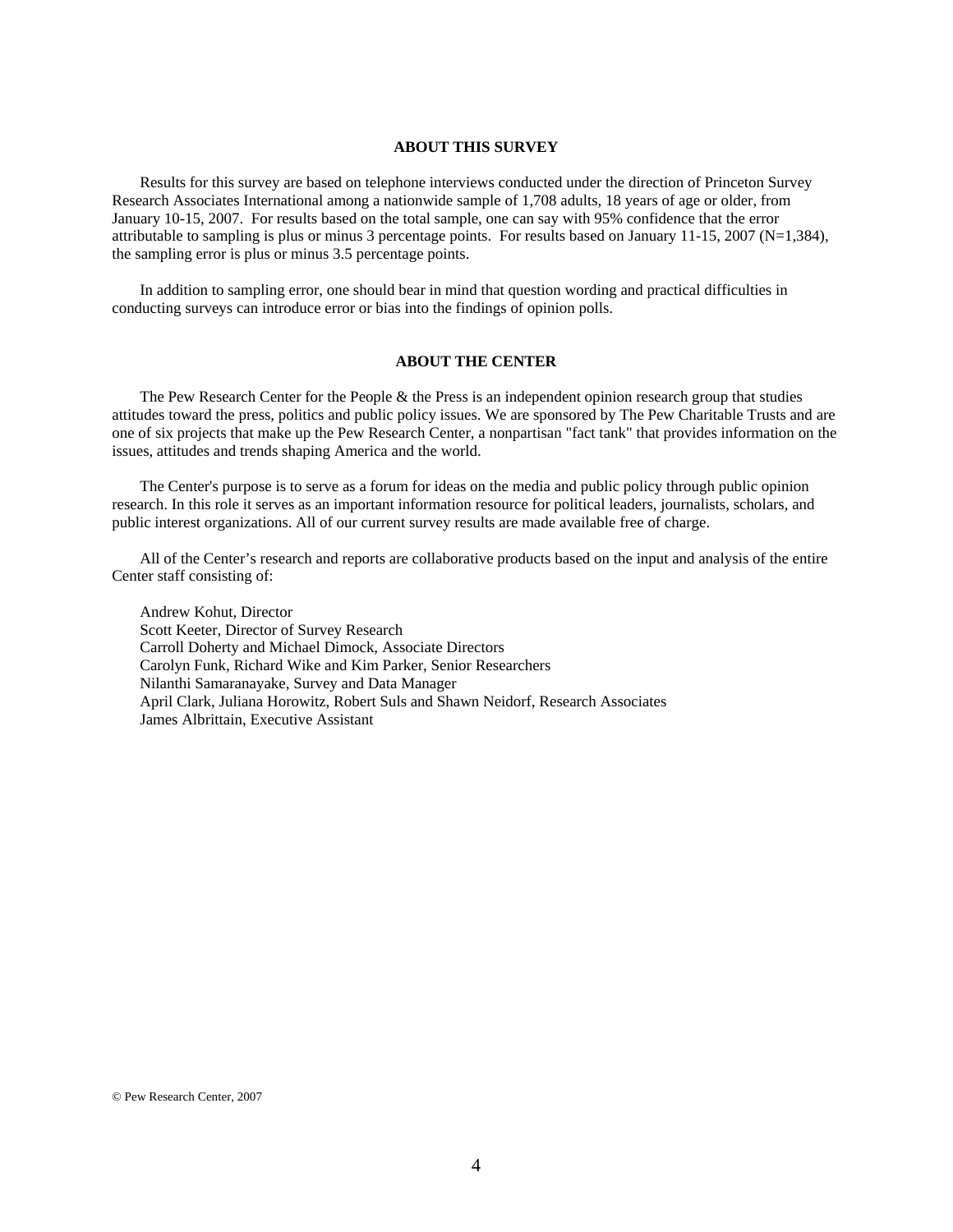## **PEW RESEARCH CENTER FOR THE PEOPLE & THE PRESS JANUARY 2007 NEWS INTEREST INDEX FINAL TOPLINE January 10-15, 2007 N=1708**

# **QUESTIONS 1 THROUGH 17 PREVIOUSLY RELEASED**

Q.18 I'd like to ask you some questions about priorities for President Bush and Congress this year. As I read from a list, tell me if you think the item that I read should be a top priority, important but lower priority, not too important or should it not be done? (First,) should **(INSERT ITEM; RANDOMIZE; OBSERVE FORM DIFFERENCES)** be a top priority, important but lower priority, not too important, or should it not be done? (What about **(INSERT ITEM)**?)

|                  |                                                           |                 | Important |                |                |           |
|------------------|-----------------------------------------------------------|-----------------|-----------|----------------|----------------|-----------|
|                  |                                                           | Top             | but lower | Not too        | Should not     |           |
|                  | <b>SUMMARY TABLE*</b>                                     | <u>priority</u> | priority  | important      | be done        | DK/Ref    |
| i.F1             | Defending the country from future terrorist attacks       | 80              | 16        | 2              |                | $1 = 100$ |
| 1.F2             | Improving the educational system                          | 69              | 25        | 4              | 1              | $1 = 100$ |
| f.F1             | Reducing health care costs                                | 68              | 24        | 4              | 3              | $1 = 100$ |
| s.F2             | Strengthening the nation's economy                        | 68              | 25        | 4              | 2              | $1 = 100$ |
| m.F2             | Taking steps to make the Social Security                  |                 |           |                |                |           |
|                  | system financially sound                                  | 64              | 28        | 5              | $\mathfrak{2}$ | $1 = 100$ |
| n.F2             | Taking steps to make the Medicare system                  |                 |           |                |                |           |
|                  | financially sound                                         | 63              | 31        | $\mathfrak{Z}$ | 1              | $2=100$   |
| c.F1             | Reducing crime                                            | 62              | 31        | 5              | 1              | $1 = 100$ |
| e.F1             | Protecting the environment                                | 57              | 32        | 9              | 1              | $1 = 100$ |
| a.F1             | Improving the job situation                               | 57              | 30        | 10             | 1              | $2=100$   |
| t.F2             | Dealing with the nation's energy problem                  | 57              | 35        | 6              | 1              | $1 = 100$ |
| q.F2             | Providing health insurance to the uninsured               | 56              | 31        | 7              | $\overline{4}$ | $2=100$   |
| k.F1             | Dealing with the issue of illegal immigration             | 55              | 29        | 11             | 3              | $2=100$   |
| o.F2             | Dealing with the problems of poor and needy people        | 55              | 36        | 6              | $\overline{2}$ | $1 = 100$ |
| g.F1             | Increasing the minimum wage                               | 53              | 29        | 12             | $\overline{4}$ | $2=100$   |
| b.F1             | Reducing the budget deficit                               | 53              | 33        | $\tau$         | $\overline{c}$ | $4=100$   |
| u.F2             | Making it tougher for illegal immigrants to enter U.S. 51 |                 | 31        | 10             | 6              | $2=100$   |
| d.F1             | Reducing federal income taxes for the middle class        | 48              | 35        | 10             | $\overline{4}$ | $3=100$   |
| p.F <sub>2</sub> | Dealing with the moral breakdown in the country           | 47              | 30        | 12             | 8              | $3=100$   |
| r.F2             | Strengthening the U.S. military                           | 46              | 35        | 10             | 5              | $4=100$   |
| w.F2             | Dealing with global warming                               | 38              | 34        | 16             | 8              | $4 = 100$ |
| h.F1             | Making recent federal income tax cuts permanent           | 36              | 32        | 12             | 12             | $8=100$   |
| v.F2             | Reducing the influence of lobbyists and special           |                 |           |                |                |           |
|                  | interest groups in Washington                             | 35              | 30        | 23             | 4              | $8=100$   |
| j.F1             | Dealing with global trade issues                          | 34              | 46        | 12             | $\overline{c}$ | $6=100$   |

\* For complete trends on Q.18a-w see the January 22, 2007 report, "Broad Support for Political Compromise in Washington."

### **QUESTIONS 19 THROUGH 26 PREVIOUSLY RELEASED**